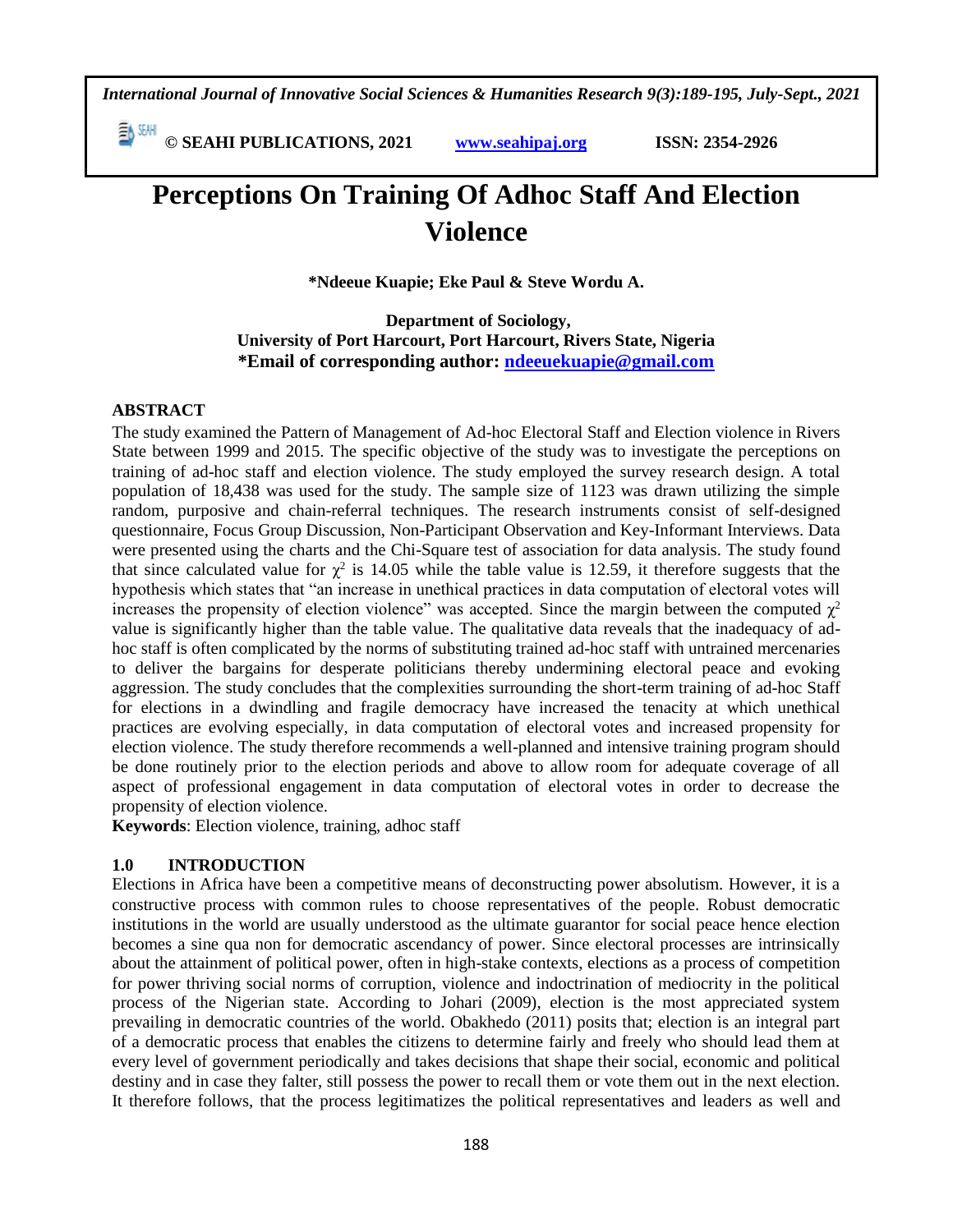gives power to the electorates to recall or voted out of office any erring or nonperforming custodian of political power. However, the conduct of a free fair and transparent election in Nigeria is an elusive goal fraught with challenges till present day. One major factor responsible for the non-conduct of credible fraught with challenges till present day. One major factor responsible for the non-conduct of credible elections is the complex delegation, manipulation and permutation of election process especially the complicity of ad-hoc electoral staff who are often times not properly trained and political planted for delivery of their interest through manipulative means.

Although election violence predates the current democratic dispensation, the magnitude of violence has rather increased with continuous discordant characterized by elections malpractices which often times is a root problem from the onset of recruiting and training ad-hoc staff that are not liable and inexperience by the dictates of the job and expected deliverables. According to the HRW report, between April and May 2003 about 100 people were said to have been killed and many more injured during the Federal and State elections in Nigeria (Egobueze and Callistus, 2017) due to intricacies traced to Ad-hoc Staff behaviors and unprofessional practices fostering electoral malpractices and electoral fraud.

Several factors have accounted for election violence in Nigeria which includes outright desperation on the side of the political elites, corruption, ethnicity, poverty, lack of proper civic education, religion, lack of integrity, and mismanagement on the part of Staff of Election Management Body (EMB), in this case the Independent National Electoral Commission(INEC). It is worthy of note, that one major factor underpinning the lack of confidence in the electoral system in Nigeria is the pattern of recruitment and deployment of Ad-hoc electoral staff who are consistently been accused of being biased, corrupt and generally incompetent in carrying out its electoral duties. However, the task of conducting a transparent and credible election lies in the proficiency of the electoral body to effectively and efficiently manage its electoral staff. The success of INEC in conducting a transparent and credible election depends on its staff capacity and professionalism in personnel management of public trust. It is against this backdrop that this study therefore, intends to examine the pattern of Management of Ad-hoc Electoral staff and election violence in Rivers State in view of the increasing level of election violence in the State.

#### **1.2 Statement of the problem**

The nature of political participation and increased competition and collaboration of ad-hoc staff in electoral process in Nigeria has been a political process of responding to the leadership needs of the people. These changes have been the use of work teams as a preferred performance management technique. The increasing frequency of team-based forms of organizing ad-hoc INEC staff presents unique opportunities and creates its numerous challenges alike to sustainable democracy. However, challenges inherent to the use of ad-hocs exist which has remained a more contending debate. There is need for more studies on how electoral institutions should organize, compose, manage, and develop adhoc teams. This has been a huge dearth to sustainable democracy and institutional development in Nigeria. This study interrogates the credibility and neutrality of INEC designing and delivering team training to its ad-hoc staff with the ultimate aim of improving attitudinal competencies as well as manifest team processes and performance for violence-free elections.

Wordu (2014) affirms that: 'Since 1960 when Nigeria became politically independent electoral malpractices and the resultant related crisis had constituted a stumbling block to consolidation of democracy, political stability and sustainable development, rarely any election is conducted in the country without one form of violence or the other, Similarly, Omololomoju (2016) observed that the violence trails the rerun elections in the state and claimed lives of members of the Nigeria Youth Service Corps who are often ad-hoc staff. These studies however, pay very little or no attention to interrogate the backdrops of routine training of ad-hoc staff to keep them professional in the delivery of free and fair election and to ensure that electorates' expectations and pre-existing perceptions about INEC staff influencing power through ad hoc teams and on how individuals seek help, speak up about concerns, and imagine its personal gains. Thus, this study leverages on the findings of Janss et al (2012) who investigated on what is happening under the surface? Power, conflict, and the performance of medical teams. We therefore argue that inadequate training and unprofessionalism of ad-hoc staff of INEC who are often perceived as implanted by political actors to subvert their votes and short-change their mandates thus makes them vulnerable to electoral violence. This situation has been worsened by the social norms of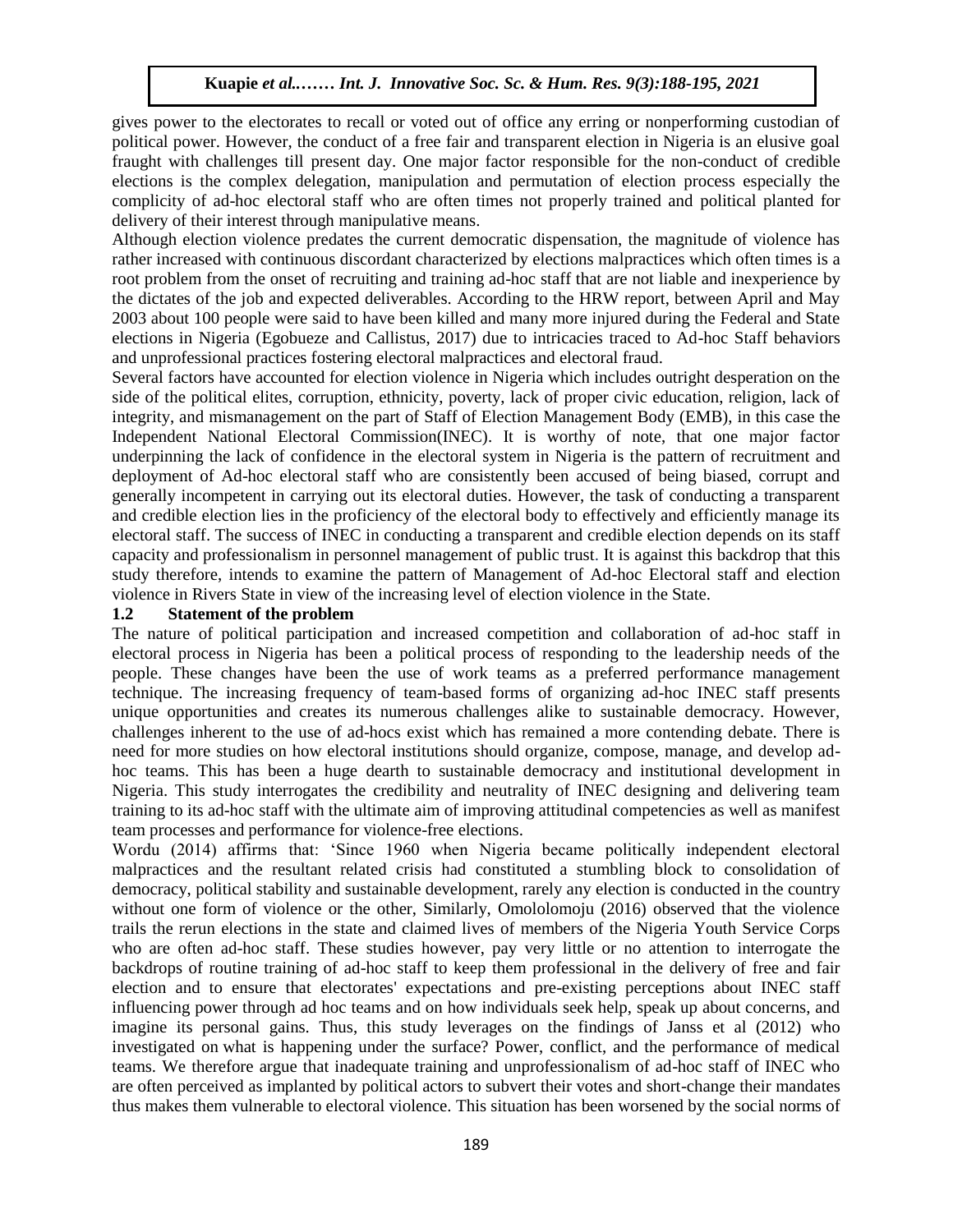corruption, poverty and injustice that have permeated the fabrics of both individuals and institutions in Nigeria thus ad-hoc staff of INEC are constantly exposed to victimization and aggression politicallyinduced by state actors and their agents. It is against this backdrop that this study investigates perception on training of ad-hoc staff and election violence.

#### **Reviews on Electoral Violence**

**Reviews on Electoral Violence**<br>Hoglund (2009) cited in Nyam (2015) developed an analytical framework which involves looking at three main areas in a given country where violence is taking place. These are the nature of politics, the nature of election and the electoral institution. In analyzing these three areas, he identifies two causative factors namely; the enabling factors or conditions that are likely to produce electoral violence and the trigging factors that is the things that trigger the violence. Enabling or conditional factors include; patrimonial politics, culture of impunity, conflict cleavages, competitiveness and political mobilization system. Trigging factors are: violent actors, participation, use of electoral administration, electoral fraud, Ingging ractors are: violent actors, participation, use of electional administration, electional fraud, unwanted or unexpected outcome of elections. These clusters of factors in Ngah and Kiven (2016) are important for understanding electoral violence in different societies and across elections in a specific country. In their study on causes of electoral violence in Africa, Nyam and Kiven (2016) adopted the Hoglund's analytical framework in explaining why electoral violence occurs and concluded that the enabling conditions and trigging factors lay in the nature of politics, the nature of elections and the nature of electoral institution. Similarly, the Nordiska African institute of policy notes 2012/2013 on electoral violence in Africa argue that the causes of electoral violence are multifaceted and can be divided into two broad categories. First, structural factors related to the underlying power structures prevalent in new and broad categories. First, structural factors related to the underlying power structures prevalent in new and emerging democracies such as informal patronage systems, poor governance, exclusionary politics and the socio-economic uncertainties of losing political power in states where almost all power is concentrated at the center. Second factors related to the electoral process and the electoral contest itself such as failed or flawed elections, election fraud, weak or manipulated institutions, and then the Institutional rules governing the electoral process.

A recent Mercy Crops research in the North central region also highlights the divide in Nigeria that has laid the groundwork for an incendiary election season. In their findings the study identifies competition for scarce resources between identity groups as the most pressing source of tension, limited confidence in government institutions and perception of social exclusion, local power struggles among identity group. Others include electoral misconduct, party competition, corruption and bribery, voter intimidation and property destruction (Mercy Corps, 2015).

Prof. Ujo, while presenting a paper on "Election violence in Nigeria: issues and challenges", at the International Institute for the study of election and election management, identifies socio-political factors that spark election violence. Using "the ecological theory", he argues that electoral competition in Nigeria is not based on ideological orientation, rather it is monetized. Victory in electoral competition into representative institutions goes to the highest bidder. It also opens the gate to primitive accumulation. He further argued that the behaviour of political actors in the socio-political environment influences the conduct of elections. He identifies variables that created the fertile ground for violence as; corruption, godfatherism, use of ethnic-religious fanaticism, recruitment of thugs, circulation of small arms, inability of the security apparatus to enforce law and order, lack of political and civic education, corruption in the judiciary, mass unemployment and monetization of the political and electoral process (Igidi, 2015).

Frimpong (2012) In his work, entitled Electoral violence in Africa… causes, implications and solutions argue that electoral violence in Africa is caused by poverty. According to him; "poverty in Africa is very alarming and this gives room for the unemployed majority to be manipulated to perpetuate all forms of electoral violence". When the economic hardship becomes too unbearable, the propensity for violence increases. "Army of unemployed youth" then becomes a tool for electoral violence. To this end this study argues that besides these factors identified as responsible for electoral violence there is much to the current nuance of perception on training of ad-hoc staff and election violence in Nigeria and Africa. This assumes a complex turn as a result of the several factors influencing violent behaviors against the state and its electoral institutions that have failed to assume independence and neutrality in delivery of fair and credible elections.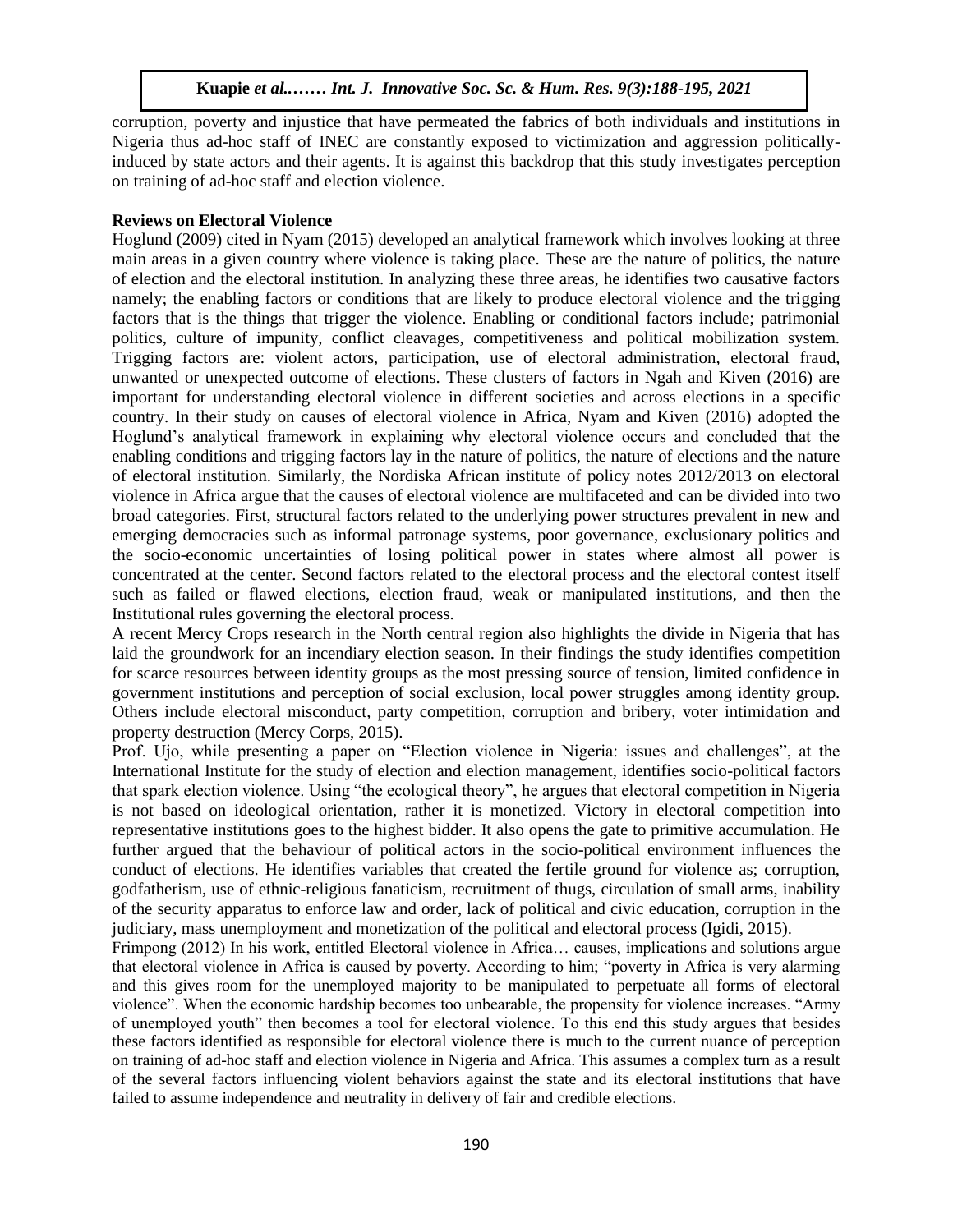# **3.0 METHODOLOGY**

This study employed the survey research design method in collecting and analysing the data for the study. The Interested the study was Rivers State. The state is made up of 23 Local Governments, three (3) Senatorial locale for the study was Rivers State. The state is made up of 23 Local Governments, three (3) Senatorial Districts with 319 Electoral Wards, 4,442 polling units, 32 State constituencies and 13 Federal constituencies. The population of the study consists of 18,438 ad-hoc staff recruited for the conduct of the 2015 general election in across the 23 LGAs of Rivers state based on the number of electoral wards, number of Polling Units, number of State and Federal Constituencies in each Local Government.

| Table 3.1: Population Distribution of Adhoc Electoral Staff who participated in the conduct of the 2015 |
|---------------------------------------------------------------------------------------------------------|
| General Election in the three Senatorial District of Rivers State.                                      |

| Senatorial              | <b>LGA</b>       | No. of       | No. of Polling | Population of Ad- |
|-------------------------|------------------|--------------|----------------|-------------------|
| District                |                  | Registration | Units          | hoc Staff         |
| <b>Rivers Southeast</b> | Khana            | 19           | 295            | 1,220             |
|                         | Gokana           | 17           | 219            | 911               |
|                         | Eleme            | 10           | 92             | 389               |
|                         | Tai              | 10           | 91             | 385               |
|                         | Oyigbo           | 10           | 109            | 457               |
|                         | Opobo/Nkoro      | 11           | 142            | 591               |
|                         | Andoni           | 11           | 173            | 715               |
|                         | 7                | 88           | 1121           | 4,668             |
| <b>Rivers East</b>      | Etche            | 19           | 207            | 868               |
|                         | Omuma            | 10           | 130            | 541               |
|                         | Ikwerre          | 13           | 181            | 751               |
|                         | Obio/Akpor       | 17           | 359            | 1,473             |
|                         | Port Harcourt    | 20           | 587            | 2,393             |
|                         | Okrika           | 12           | 151            | 629               |
|                         | Ogu/Bolo         | 12           | 123            | 517               |
|                         | Emohua           | 14           | 210            | 869               |
|                         | 8                | 117          | 1948           | 8,041             |
| <b>Rivers West</b>      | Asari Toru       | 13           | 226            | 932               |
|                         | Akukoturu        | 17           | 210            | 876               |
|                         | Degema           | 17           | 130            | 555               |
|                         | Ogba/Egema/Ndoni | 17           | 268            | 1,108             |
|                         | <b>Bonny</b>     | 12           | 104            | 441               |
|                         | Abua/Odual       | 13           | 181            | 751               |
|                         | Ahoada East      | 13           | 154            | 641               |
|                         | Ahoada West      | 12           | 100            | 425               |
|                         | 8                | 114          | 1373           | 5,729             |
| Total                   | 23               | 319          | 4442           | 18438             |

The sample size for this study was 1,123 selected using the simple random, purposive and chain-referral sampling techniques. Six (6) Local Government Areas (Two from each of the three Senatorial Districts of the State) were selected for the study using the simple random technique. Twelve (12) Management staff of INEC and three (3) major Stakeholders involved in the electoral process were purposively selected for interview and Focus Group Discussion (FGD) respectively. The three Stakeholders are the political parties, Electorates and Civil Society representatives. The Taro Yamane Formula was adopted Where  $n =$  sample size,  $N =$  Population of the study, I = constant

 $E =$  margin of error of significant (accepted error at 5% i.e. 0.05)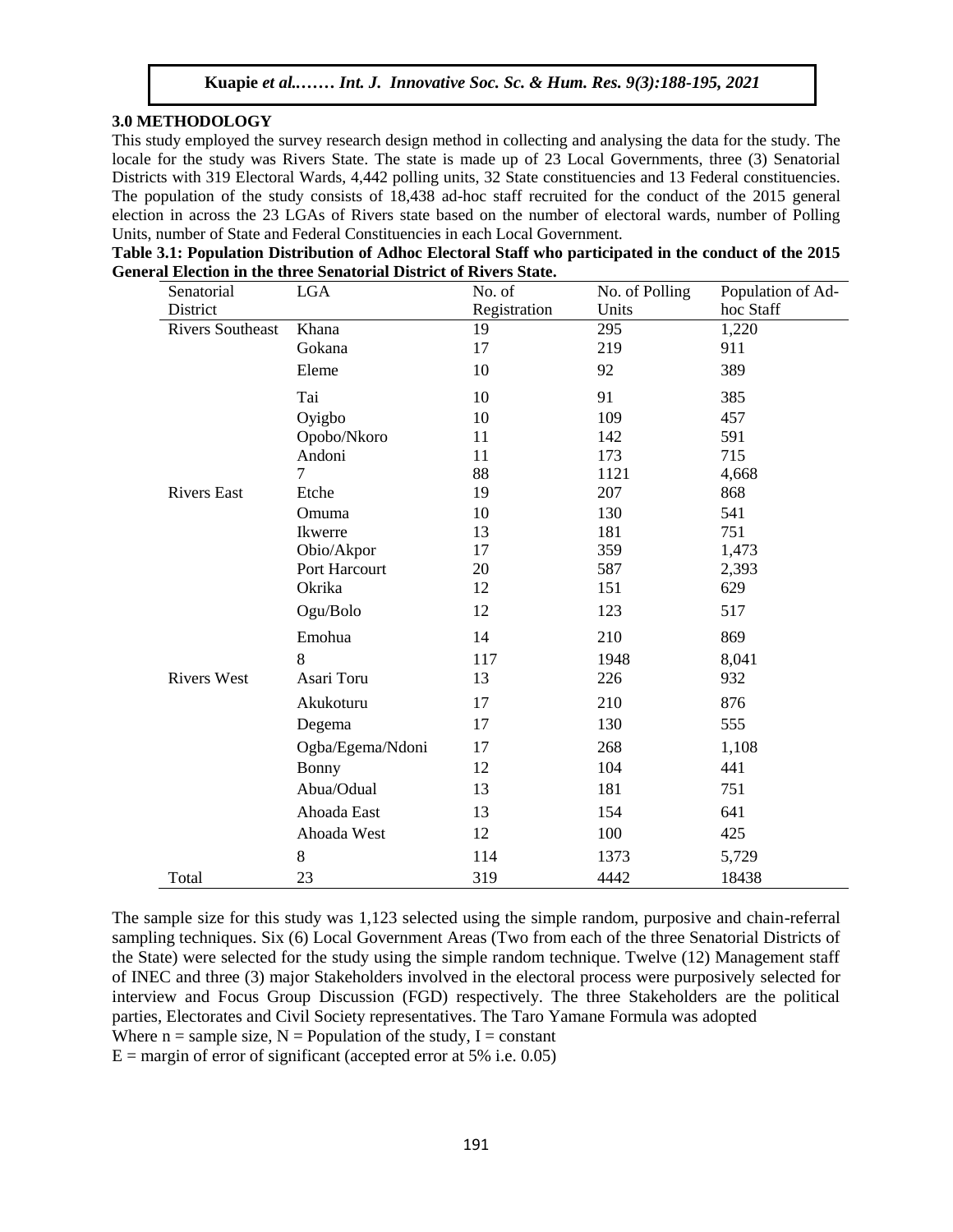**Kuapie** *et al..…… Int. J. Innovative Soc. Sc. & Hum. Res. 9(3):188-195, 2021*

| <b>TARO</b><br><b>YAMANE</b>                | <b>RIVERS SOUTH</b><br><b>EAST</b>   | <b>RIVERS EAST</b>                | <b>RIVERS WEST</b>                | <b>TOTAL</b><br><b>SIZE</b> |
|---------------------------------------------|--------------------------------------|-----------------------------------|-----------------------------------|-----------------------------|
|                                             | $N = 4,668$                          | 8,041                             | 5,729                             | 18438                       |
|                                             | $(e)^2 = 0.5 \times 0.5 =$<br>0.0025 | $(e)^2 = 0.5 \times 0.5 = 0.0025$ | $(e)^2 = 0.5 \times 0.5 = 0.0025$ |                             |
| N<br>$\mathbf n$<br>$\overline{I + N(e)^2}$ | $0.0025$ x 4,668 =<br>11.67          | $0.0025 \times 8041 = 20.10$      | $0.0025 \times 5729 \times 14.32$ |                             |
|                                             | $1 + 11.67 = 12.67$                  | $1 + 20.10 = 21.10$               | $1 + 14.32 = 15.32$               |                             |
|                                             | $n=4668 \div 12.67 = 368$            | $n = 8041 - 21.10 = 381$          | $n=5729-15.32=374$                | 1123                        |

|  |  |  |  |  |  | Table 3.2: Sample Size Computation using Taro Yamane Formula |
|--|--|--|--|--|--|--------------------------------------------------------------|
|  |  |  |  |  |  |                                                              |

# **Source: Computed by the Researcher (2018)**

The sample size of the study was drawn from two Local Governments areas across each of the three senatorial districts of the State, using the simple random sampling technique. From each of the selected Local Government, a sample size was drawn proportionately by determining the ratio of Ad-hoc electoral staff to the sample size of their respective senatorial districts. Finally, the individual or sample element to be included in the study from each of the selected Local Government was selected using the purposive and chain-referral sampling techniques. Respondents (Ad-hoc Staff who conducted the 2015 General Election in the State) were traced through their addresses and phone contacts obtained from the INEC list of Ad-hoc Staff. Data were sourced through primary and secondary sources. The primary sources of data collection used in the study were the administration of self-designed questionnaire, personal interview, Focus Group Discussion and Participant Observation while the secondary source of data collection include information obtained from various empirical studies done by scholars. The study made use of both quantitative and qualitative methods of data analysis. For the quantitative method, the study made use of tables and charts to reflect frequency distribution. Simple percentages were used to present the demographic characteristics of respondents. The Chi-square was used to sort out relationship between variables. Qualitative method was employed in analysing information obtained from FGD/in-depth interview with INEC management staff.

#### **RESULTS**

**Hypothesis: An increase in unethical practices in data computation of electoral votes will increases the propensity of election violence.**

**Table 4.14: An increase in unethical practices in data computation of electoral votes will increase the propensity of election violence**

| <b>Respondents</b>   SA        |     |                 |     | SD | <b>TOTAL</b> |
|--------------------------------|-----|-----------------|-----|----|--------------|
| <b>Rivers South East</b>   175 |     | 40              |     |    | 265          |
| <b>Rivers East</b>   $153$     |     | 56              | 46  | 35 | 290          |
| <b>Rivers West</b>   $113$     |     |                 | 30  | 29 | 213          |
| <b>TOTAL</b>                   | 441 | 13 <sup>7</sup> | 107 |    | 768          |

**Source: Researcher's Fieldwork, 2018.**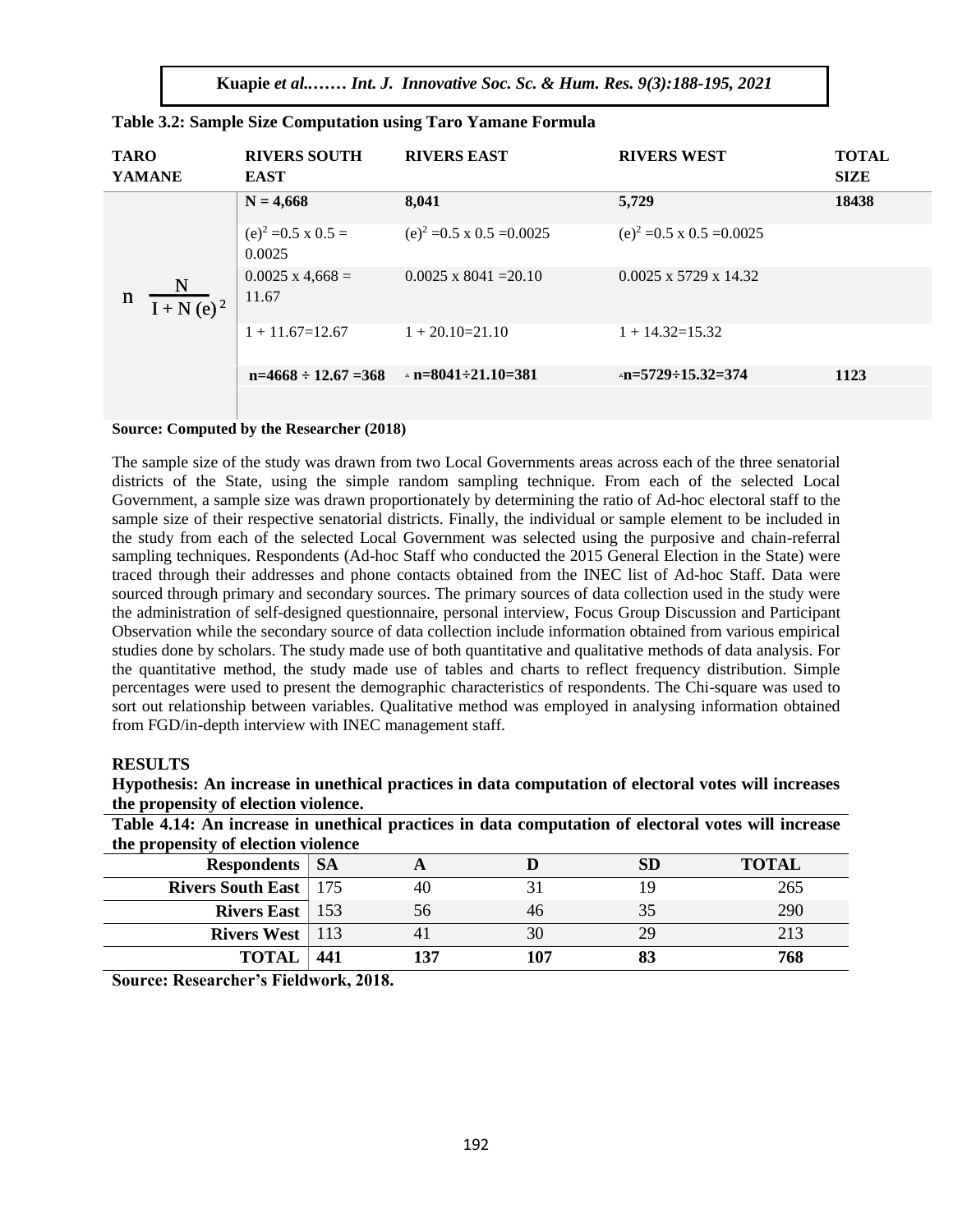The data from table 4.14 was computed using the chart.



Data from figure 4.14 shows the opinion of respondents on increase in unethical practices in data computation of electoral votes will increases the propensity of election violence. The data presented in the figure shows that a preponderant (57%) 441 of the respondents across the senatorial (Rivers South East, Rivers East and Rivers West) respectively, strongly agreed that an increase in unethical practices in data computation by Ad-hoc Electoral staff tends to increase the propensity of Election violence, 137(18%) agreed, 107(14%) disagreed while 83(11%) of the respondents strongly disagreed. The implication of the above shows that that unethical practices in data computation of electoral votes have been a major human factor undermining elections and evoking belligerence amongst party agents, electorates and politicians. This has often exasperated the landscape of complex political divide from desperate and unpatriotic politicians and their agents who adds conflagration to the vulnerable electorates and manipulatively ignite election violence. However, the frontline victims of these are often the Ad-hoc Electoral staff who are perceived to have be unethical, and bought over by the politicians to server their interest thereby undermining peace and electoral development in Nigeria.

The information presented in the Table above was further subjected to a Chi-square test of significance in Table 4.15 below.

| Category of Respondents  | $\Omega$   | E      | $O-E$    | $(O-E)2$ | $(O-E)2/E$ |
|--------------------------|------------|--------|----------|----------|------------|
| <b>Rivers South East</b> | 175        | 152.17 | 22.83    | 521.21   | 3.43       |
|                          | 40         | 47.27  | $-7.27$  | 52.85    | 1.12       |
|                          | 31         | 36.92  | $-5.92$  | 35.05    | 0.95       |
|                          | 19         | 28.64  | $-9.64$  | 92.92    | 3.24       |
| <b>Rivers East</b>       | 153        | 166.52 | $-13.52$ | 182.79   | 1.09       |
|                          | 56         | 51.73  | 4.27     | 18.23    | 0.35       |
|                          | 46         | 40.40  | 5.6      | 31.36    | 0.78       |
|                          | 35         | 31.34  | 3.66     | 13.39    | 0.43       |
| <b>Rivers West</b>       | 113        | 122.31 | $-9.31$  | 86.68    | 0.71       |
|                          | 41         | 37.99  | 3.01     | 9.06     | 0.24       |
|                          | 30         | 29.68  | 0.32     | 0.10     | 0.00       |
|                          | 29         | 23.02  | 5.98     | 35.76    | 1.55       |
| Chi-Square               | $\chi^2 =$ |        |          |          | 14.05      |

**Table 4.15: Chi-Square computation for Hypothesis 2**

**Source: Author's field work, 2018.**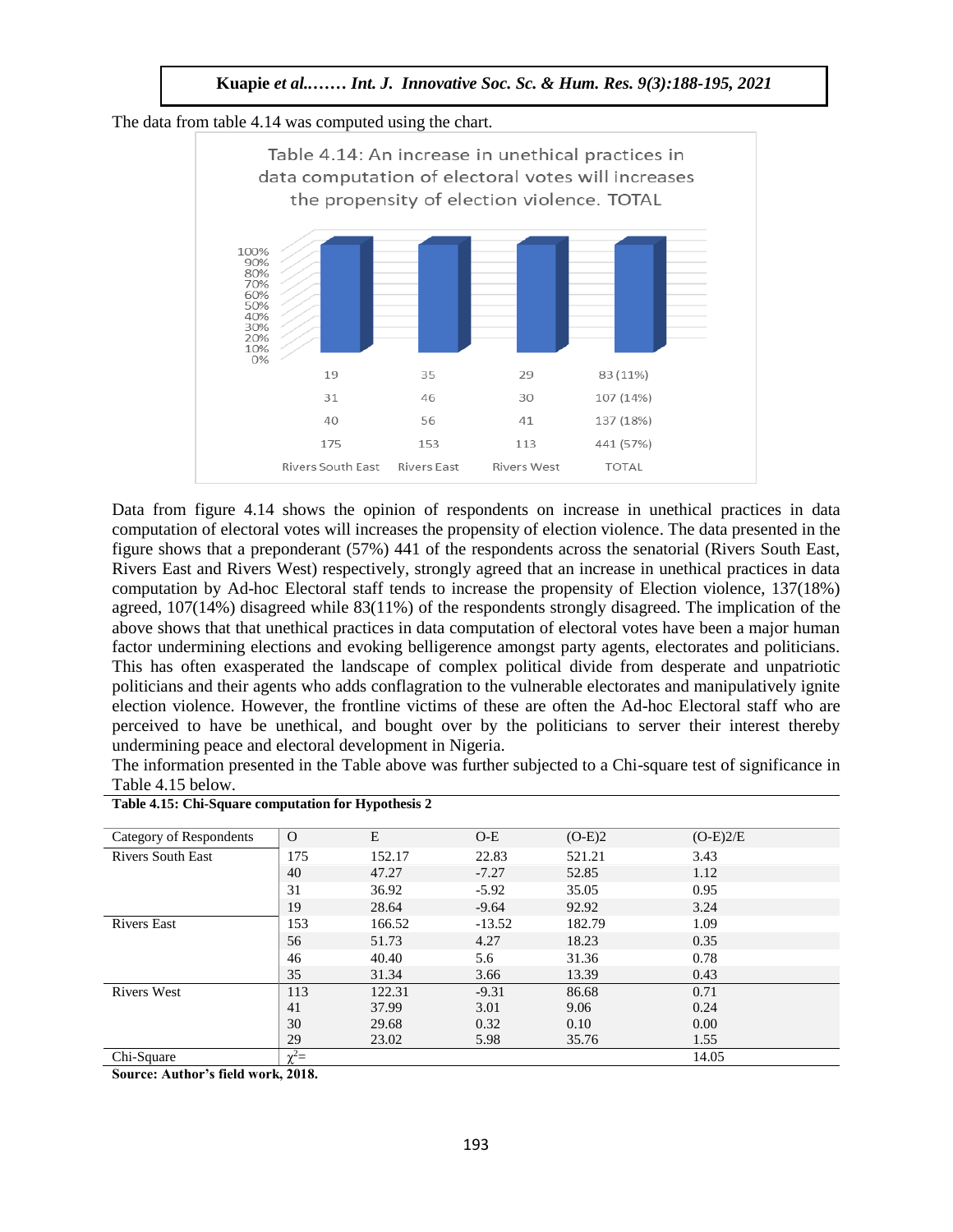The Chi-square  $\chi^2$  calculated value for research hypothesis

$$
\chi^2 = \sum \frac{(o_1 - e_1)^2}{e_1}
$$

Where  $o = Observed frequency$ 

 $e =$  Expected frequency

At 3df, the table value of  $\chi^2$  at 0.05 level of significance is = 12.59

The Chi-square calculated value was compared with Chi-square tabular value based on the calculated degree of freedom (df).

df  $= (R-1) (C-1)$  $=$  (3-1) (4-1)  $=$  2x3 Therefore,  $df = 6$ .

**Decision rule**: The generally accepted decision rule for the application of Chi-square  $\chi^2$  test states that we accept null hypothesis if calculated value is less than the table value and reject hypothesis if the calculated value is greater than table value. Following the decision rule therefore, since calculated value for  $\chi^2$  is 14.05 while the table value is 12.59, it therefore suggests that the hypothesis which states that "An **increase in unethical practices in data computation of electoral votes will increases the propensity of election violence**" was accepted since the margin between the computed  $\chi^2$  value is significantly higher than the table value.

From the discrete value.<br>Similarly, data from the qualitative FGD reveals thus;

Discussants on this issue were of the opinion that training was conducted for ad-hoc Staff to prepare them for the task of conducting the elections. They pointed out that different categories of training were organized for the different categories of ad-hoc Staff. Often times the duration of training was perceived to be inadequate for the ad-hoc Staff to learn the processes, technicalities and skills required for the conduct of elections especially, with the introduction of new facilities and equipment for conduct of elections, the Interviewees agreed that the training period was not adequate, but have been stipulated by the authorities due to available finance and costs for hiring human resource trainers hence leaving the Commission to confine the training duration within the limits of available resources at its disposal. Information at the discretion of the researcher reveals that the inadequacy of ad-hoc staff is often complicated by the norms of substituting trained ad-hoc staff with untrained mercenaries to deliver the bargains with desperate politician. This was captured in a response by an interviewee

"I have seen scenarios where most trained ad-hoc Staff failed to report for election duties and the alternative given would be to replace such gap. However, this gap has been appropriated to unapologetically subvert, manipulate, and short-change trained personnel for their personal goals KII/Female/49years/ad-hoc staff/Ogoni".

# 4.0 **CONCLUSION**

From the information gathered by the respondent the study thus concludes that the complexities surrounding the short-term training of Ad-hoc Staff for elections in a dwindling and fragile democracy have constantly increased the tenacity at which unethical practices are evolving especially, in data computation of electoral votes that often increases the propensity for election violence.

#### **5.0 RECOMMENDATION**

To promote sustainable democracy and violence-free electoral process, void of complicity of INEC and its staff, the independence of INEC should be reviewed. This would help check the political recruited adhoc staff and as well systematically keep good records of the trained personnel. Also, a well-planned and